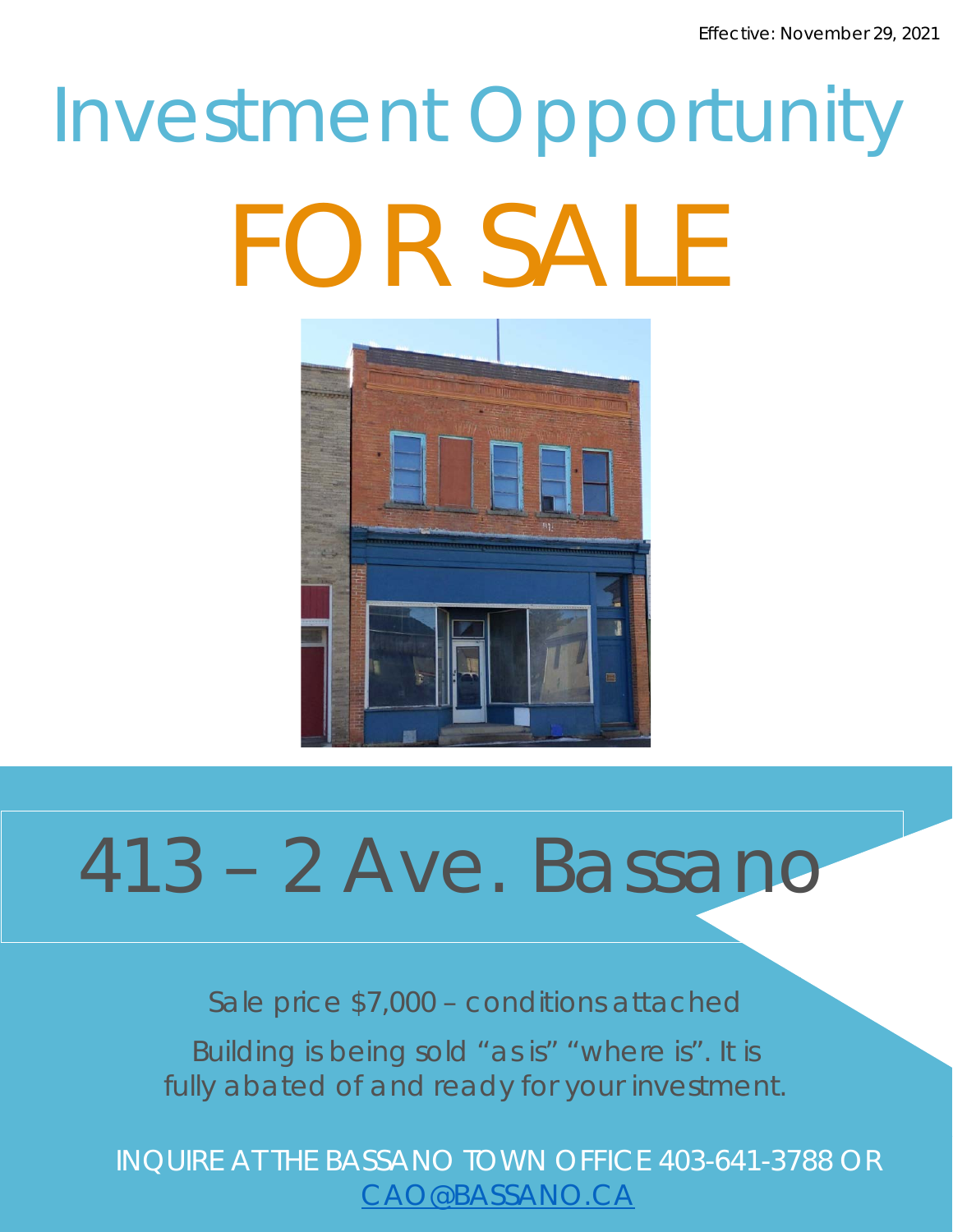# *Town of Bassano - 413 – 2nd Avenue*

## **CONDITIONS**

### Background

The Town acquired this property through the tax forfeiture in 2020. The building has been fully abated of all hazardous material as of November 29, 2021 and may now be brought back to life with your investment.

The building has historical significance and is referred to locally as the former Stiles druggist store. In years past, the building had a variety of uses including a pharmacy, a retail store, both with residential units on the upper floor.

The property is being sold for land value only and is sold "as is" "where is". With the completion of the abatement, the building remains as a shell. A new roof is required immediately upon purchase.

| Ownership            | Town of Bassano                                                   |
|----------------------|-------------------------------------------------------------------|
| <b>Address</b>       | 413 - 2 <sup>nd</sup> Avenue (Plan 3872T, Block 3, W1/2 of Lot 4) |
| Year built           | 1912                                                              |
| Land Use District    | C1 - Main Street Commercial                                       |
| Parcel size          | $3,750$ ft <sup>2</sup>                                           |
| <b>Building size</b> | Unknown                                                           |
| Sale price           | \$7,000                                                           |

#### Investment Requirements

Upon expressing interest in the property, the buyer must provide a 10 percent nonrefundable security deposit of the appraised value being \$700 to initiate negotiations with the Town.

The buyer must provide the seller with a detailed restoration plan and business development plan. Approval of the restoration and business plans are a condition of the sale. The building must be repurposed to support the Town's main street revitalization efforts within 24 months of the date of purchase.

The buyer must bring the property up to the Alberta Safety Codes Standards with the completed work being subject to the approval of an inspector.

The property is being sold "as is" where is". The seller makes no representations and gives no warranty as to the adequacy of services, soil conditions, land use districting of the building, and development conditions, absence, or presence of environmental contamination of the developability of the lands for any intended use by the buyer.